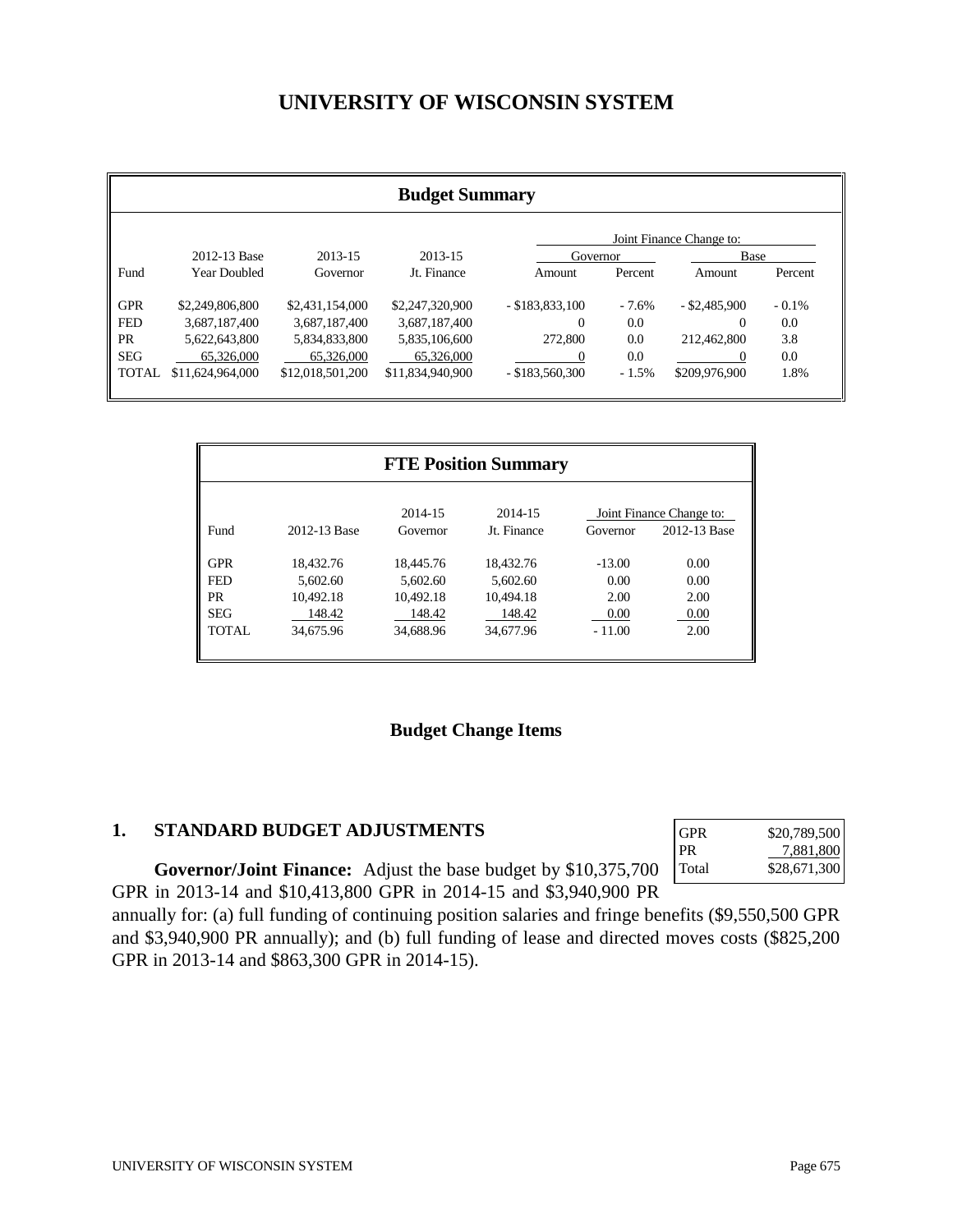#### **2. INCREASE GPR FUNDING** [LFB Paper 676]

|                         | Governor<br>(Chg. to Base) | <b>Jt. Finance</b><br>(Chg. to Gov) | <b>Net Change</b> |
|-------------------------|----------------------------|-------------------------------------|-------------------|
| $\overline{\text{GPR}}$ | \$89,444,500               | $-$ \$89,444,500                    | \$0               |

**Governor:** Provide \$32,388,500 in 2013-14 and \$57,056,000 in 2014-15 in the four appropriations shown below. In addition to the 2013-15 increases, the table shows the base funding for each appropriation and the percentage increase in each year of the biennium.

|                                   |               |                    |              | % Increase      |         |
|-----------------------------------|---------------|--------------------|--------------|-----------------|---------|
|                                   | 2012-13       | Increase over Base |              | Over Prior Year |         |
|                                   | <b>Base</b>   | 2013-14            | 2014-15      | 2013-14         | 2014-15 |
| <b>General Program Operations</b> | \$884,145,600 | \$31,688,000       | \$55,982,000 | 3.6%            | 2.7%    |
| State Laboratory of Hygiene       | 9,374,300     | 285,700            | 438,000      | 3.0             | 1.6     |
| Veterinary Diagnostic Laboratory  | 5,018,200     | 165,100            | 253,100      | 3.3             | 1.7     |
| UW System Administration          | 7,089,000     | 249,700            | 382,900      | 3.5             | 1.8     |
| Total                             | \$905,627,100 | \$32,388,500       | \$57,056,000 | 3.6%            | 2.6%    |

 The funding increases for the State Laboratory of Hygiene, Veterinary Diagnostic Laboratory, and UW System Administration have been allotted for salary and fringe benefit costs and would be used to provide compensation increases for employees. The \$87.7 million funding increase under the general program operations appropriation has not been allotted for specific purposes. However, the administration has indicated that the funding increase in the general program operations appropriation is similarly provided for compensation increases for UW employees.

 Under another budget provision, the Board of Regents and the UW-Madison Chancellor would be granted the authority to establish compensation plans for UW employees. If that provision is approved, the Joint Committee on Employment Relations would not approve a compensation plan for UW System employees and the UW System would not receive supplements from the compensation reserve.

**Joint Finance:** Delete funding. Instead, increase the amount of funding provided in the compensation reserves by \$89,444,500.

## **3. COMPENSATION PLANS** [LFB Paper 676]

**Governor:** Authorize the Board of Regents to establish compensation plans for all UW System employees except those employees assigned to UW-Madison and authorize the UW-Madison Chancellor to establish compensation plans for all UW System employees assigned to UW-Madison. Delete the requirement that the Director of the Office of State Employment Relations submit a proposal for adjusting compensation and employee benefits for UW System employees to the Joint Committee on Employment Relations (JCOER). Delete four program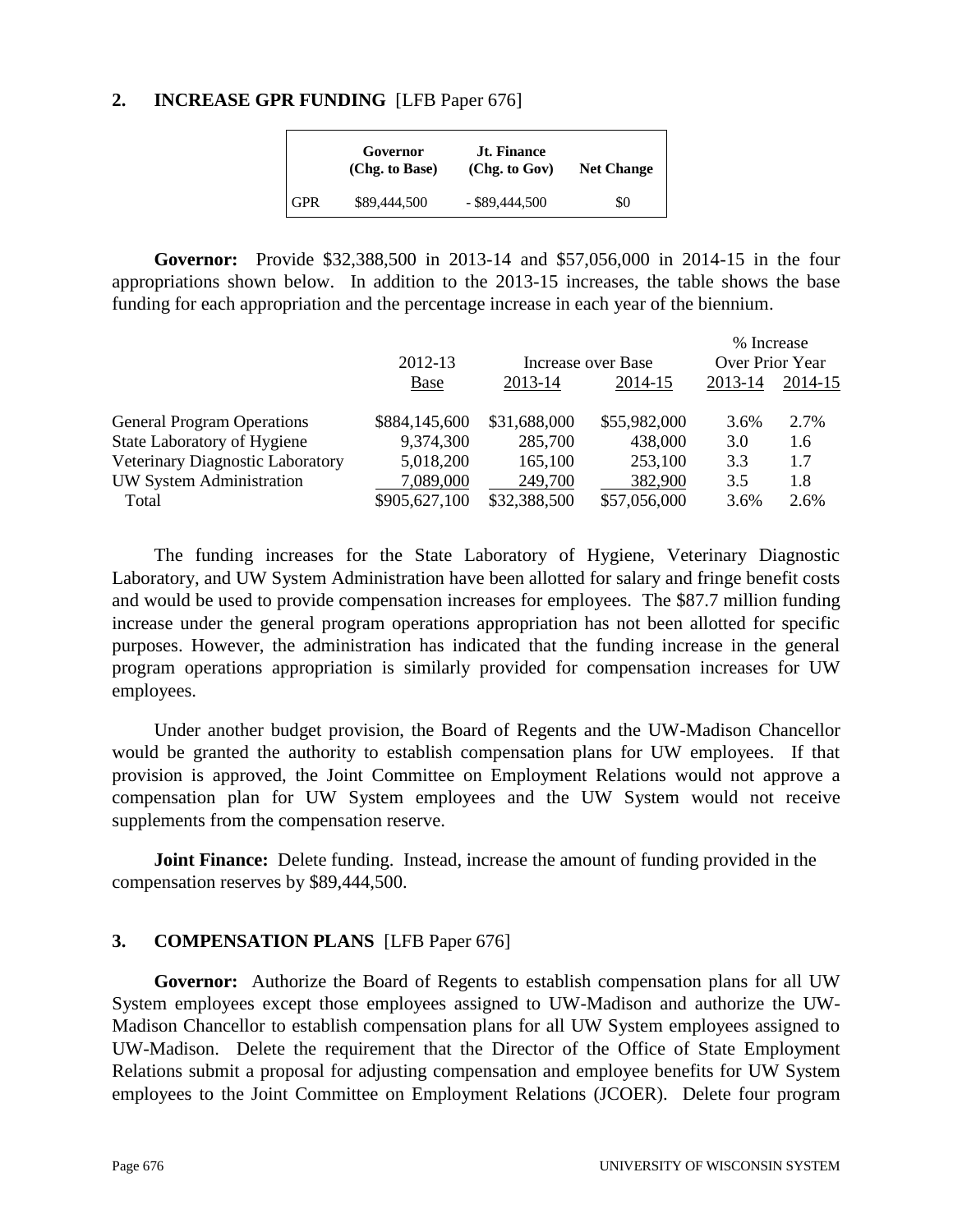supplement appropriations to fund the cost of pay and related adjustments approved by the JCOER for UW System employees and related references. Under the bill, JCOER would not approve a compensation plan for UW System employees and the UW System would not receive supplements from the compensation reserve.

 Specify that the Board of Regents should set the salaries of each UW System employee subject to the limitations included in the pay plans approved by the Board of Regents and the UW-Madison Chancellor, instead of the pay plan approved by JCOER under current law. Delete current law language limiting the Board of Regents' authority to increase employee salaries and a related report. Under current law, the Board of Regents may not increase employee salaries unless those increases conform to the pay plan approved by the JCOER, correct salary inequities, fund job reclassifications or promotions, or recognize competitive factors. The Board of Regents is required to submit an annual report to the Joint Finance Committee, the Secretary of the Department of Administration, and the Office of State Employment Relations regarding the amounts of salary increases granted to recognize competitive factors and the institutions at which those salary increases were granted.

 In addition, define "continuous service" as service performed while employed by a state agency or the Board of Regents. The length of an employee's continuous service is used to determine the employee's annual allotment of leave (vacation) time and post-retirement health insurance premium credits.

**Joint Finance:** Delete provision.

## **4. DELAY THE EFFECTIVE DATE OF UW PERSONNEL SYSTEMS AND RELATED 2011 ACT 32 PROVISIONS**

**Joint Finance:** Delay the effective date of provisions included in the 2011-13 biennial budget (Act 32) related to the implementation of new personnel systems for UW employees, the negotiation of contracts for UW employees represented by labor organizations by the Board of Regents and the UW-Madison Chancellor, and the exclusion of UW employees from state position reports until July 1, 2015. Under current law, the Board of Regents and the UW-Madison Chancellor may not implement the personnel systems unless they have been approved by the Joint Committee on Employment Relations (JCOER).

 Under 2011 Act 32, the Board of Regents was authorized to establish a new personnel system for all UW employees except UW-Madison employees and the UW-Madison Chancellor was authorized to establish a new personnel system for all UW-Madison employees. Beginning on July 1, 2013, the UW System would have been exempted from all statutory Chapter 230 provisions and all UW employees would have been transferred from the state personnel system to the new personnel systems provided that those personnel systems had been approved by JCOER. In addition, collective bargaining units mirroring existing statewide collective bargaining units would have been created for UW employees other than UW-Madison employees and for UW-Madison employees effective July 1, 2013. On that date, the Board of Regents would have been authorized to bargain as the employer with UW System employees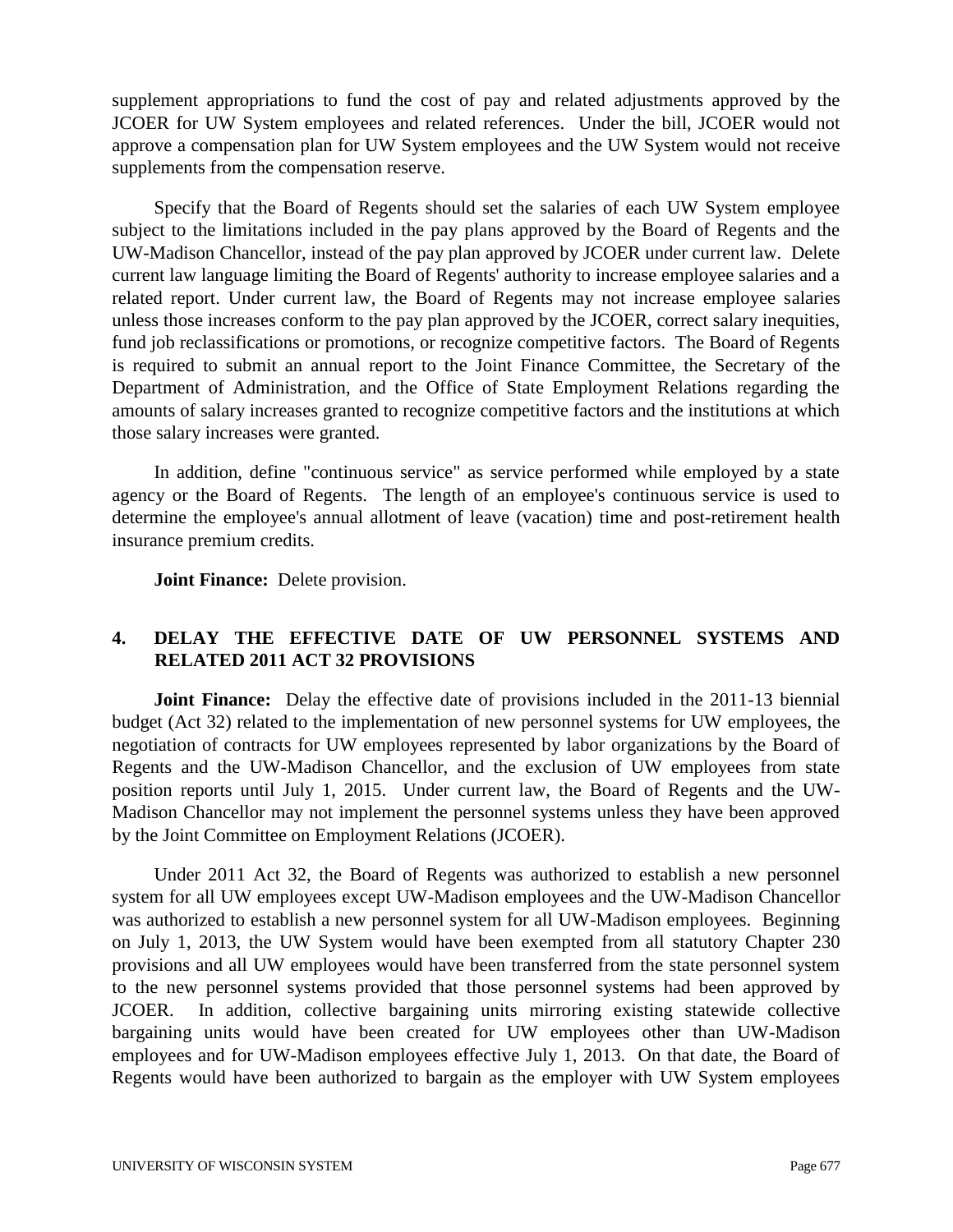other than UW-Madison employees who were members of bargaining units and UW-Madison would have been authorized to bargain contracts with UW-Madison employees who were members of bargaining units. Contracts negotiated by the Board of Regents and UW-Madison would have required approval by JCOER and the full Legislature consistent with contracts negotiated by the Office of State Employment Relations under current law. Act 32 also specified that UW System employees would no longer be counted in state positions reports beginning on July 1, 2013, but would remain state employees.

#### **5. BASE BUDGET REDUCTION**

**Joint Finance:** Reduce the UW System's GPR general program operations appropriation by \$32,844,300 annually.

## **6. TUITION AND ALLOCABLE SEGREGATED FEE FREEZE** [LFB Paper 675**]**

**Joint Finance:** Prohibit the Board of Regents from charging resident undergraduate students enrolled in a UW institution or UW Colleges campus in the 2013-14 and 2014-15 academic years more in tuition than it charged resident undergraduate students enrolled in that institution or UW Colleges campus in the 2012-13 academic year. In addition, require the Board of Regents to ensure that the allocable segregated fees charged to students enrolled in a UW institution or UW Colleges campus in the 2013-14 and 2014-15 academic years do not exceed the allocable segregated fees charged to students enrolled in that institution or UW Colleges campus in the 2012-13 academic year.

#### **7. DEBT SERVICE REESTIMATE** [LFB Paper 164]

| <b>GPR</b> | \$42,413,200 |
|------------|--------------|
| PR         | 39,046,800   |
| Total      | \$81,460,000 |

**Governor/Joint Finance:** Provide \$16,579,400 GPR and \$10,840,100 PR in 2013-14 and \$25,833,800 GPR and \$28,206,700 PR

in 2014-15 to reestimate debt service costs. Annual base level funding for debt service is \$219,276,300 GPR and \$127,182,200 PR.

## **8. INCENTIVE GRANTS** [LFB Paper 677]

|            | Governor<br>(Chg. to Base) | <b>Jt. Finance</b><br>(Chg. to Gov) | <b>Net Change</b> |
|------------|----------------------------|-------------------------------------|-------------------|
| <b>GPR</b> | \$20,000,000               | $-$ \$20,000,000                    | \$0               |

**Governor:** Provide \$10,000,000 annually in a new biennial appropriation for incentive grants. Specify that the Board of Regents would award grants from this appropriation to UW institutions to fund the following: (a) economic development programs; (b) programs that have as their objective the development of an educated and skilled workforce; and (c) programs to improve the affordability of postsecondary education for resident undergraduates.

GPR - \$65,688,600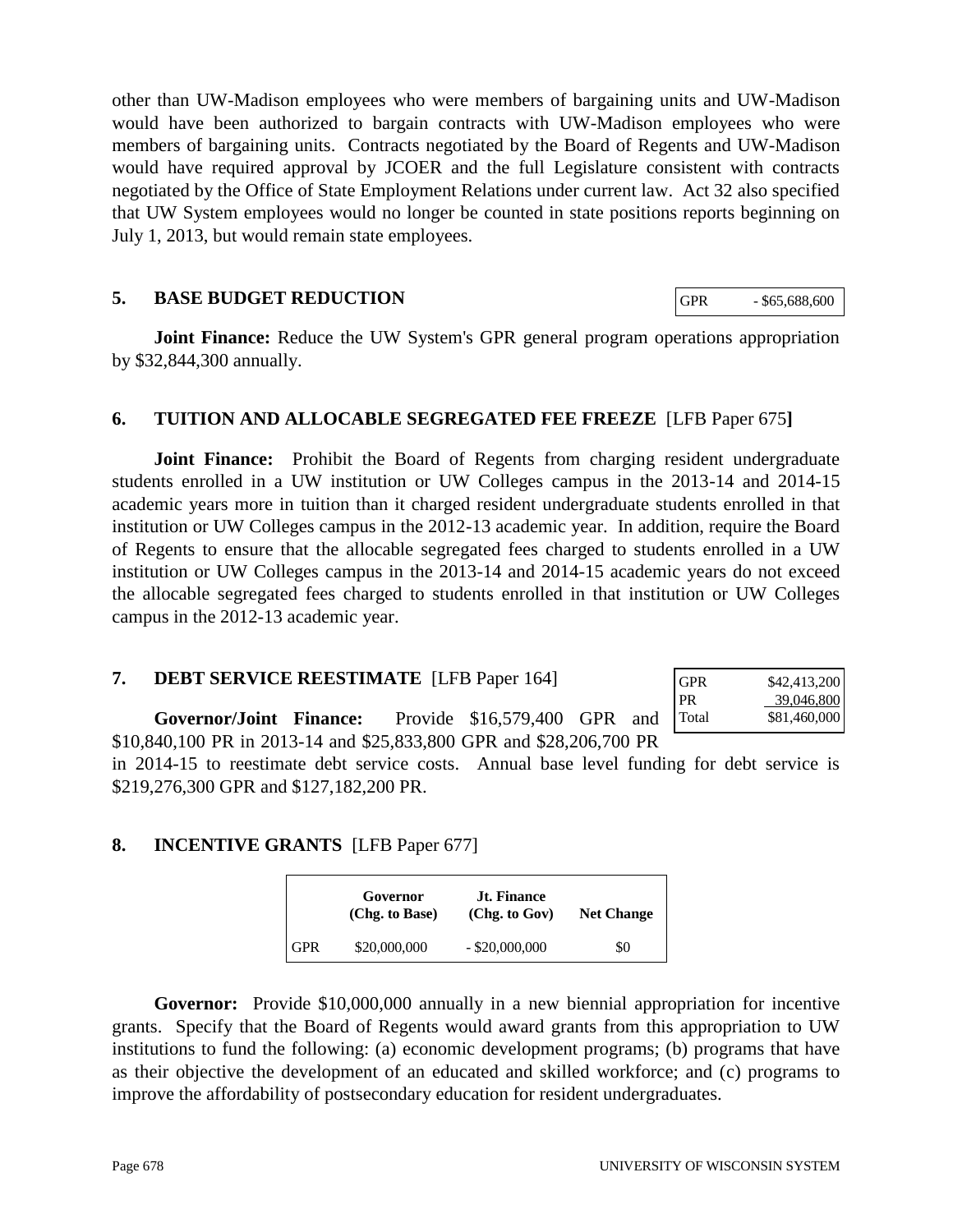Economic development programs would be defined as programs or activities that: (a) have the primary purpose of encouraging the establishment and growth of business in this state, including the creation and retention of jobs; and (b) receive funding from the state or federal government through state appropriations and provides financial assistance, tax benefits, or direct services to specific industries, businesses, local governments, or organizations.

 Programs that have as their objective the development of an educated and skilled workforce would include those that: (a) would increase the number of degrees awarded in fields for which the occupational demand is high or in fields that are jointly determined to be high-demand fields by the Department of Workforce Development and the Wisconsin Technical College System Board; (b) would increase the number of opportunities available to students to gain work experience in their fields through internships or cooperative work experiences; and (c) increase or enhance research development.

 Programs to improve the affordability of postsecondary education for resident students would include those that: (a) reduce the time required to obtain a degree; (b) increase the opportunities available for high school pupils to earn credit toward a postsecondary degree; and (c) improve the transfer of credit between institutions of higher education.

 Require the Board of Regents to submit a plan for the establishment of the incentive grant program to the Secretary of the Department of Administration (DOA) for his or her approval within 90 days after the effective date of the bill. Require that the plan include: (a) application procedures and procedures and criteria for awarding grants; (b) a plan to establish performance goals and accountability measures for each grant recipient; (c) a plan to track and report program results reported by grant recipients; and (d) an acknowledgment that the amounts awarded are not base building. In addition, require the Board of Regents to submit an annual report to the DOA Secretary on the programs that have been awarded an incentive grant. Require that the report include the goals, results, and budget for each program as well as a systemwide summary of this information.

**Joint Finance:** Delete the GPR funding provided and instead require the Board of Regents to allocate \$11,250,000 in each year of the biennium from its program revenue appropriation for general program operations to the incentive grant program. In addition, modify the statutory language related to the incentive grant program as follows: (1) specify that grants awarded for the creation or expansion of programs, courses, or services could be awarded for a period of up to three years; (2) permit the Board of Regents to award grants to programs that would increase the number of bachelor's, master's, and doctoral degrees awarded in fields for which occupational demand is high or in fields that the Department of Workforce Development (DWD) and the Board, instead of DWD and the Wisconsin Technical College System Board, jointly determine to be high-demand fields; (3) delete the requirement that the Board of Regents submit an annual report on the incentive grant program to the DOA Secretary and instead require the Board of Regents and the UW-Madison Chancellor to include the goals, results, and budget for each program that was awarded funds through the incentive grant program and a summary of this information in the annual accountability reports submitted to the Governor and Legislature; and (4) require that Board submit the plan for the establishment of the incentive grant program to the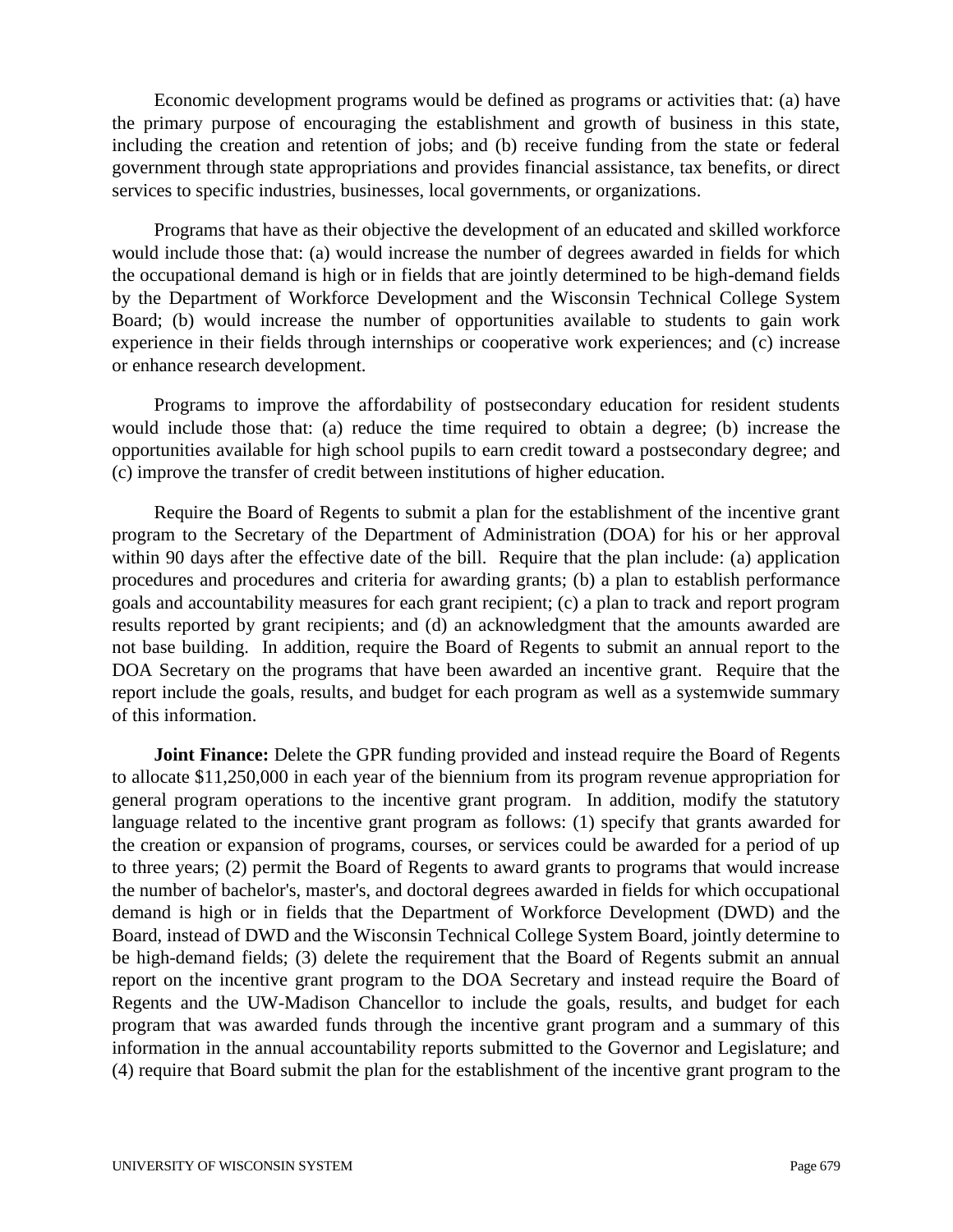Joint Finance Committee, in addition to the DOA Secretary, for its approval through a 14-day passive review process, as well as approval by the DOA Secretary.

## **9. CARBONE CANCER CENTER** [LFB Paper 678]

|            | Governor<br>(Chg. to Base) | <b>Jt. Finance</b><br>(Chg. to Gov) | <b>Net Change</b> |
|------------|----------------------------|-------------------------------------|-------------------|
| <b>GPR</b> | \$3,750,000                | $-$ \$3,750,000                     | \$0               |

**Governor:** Provide \$3,750,000 in 2013-14 in a new biennial appropriation for translational imaging research and require that the funds provided be used for costs incurred by the University of Wisconsin Carbone Cancer Center related to translational imaging research, research imaging and scanning, research imaging equipment, and the Wisconsin Oncology Network. Require the center to submit a plan to the Secretary of the Department of Administration (DOA) for raising an additional \$3,750,000 from federal, private, and other sources for the same purposes. Prohibit the release of funds from the appropriation unless the DOA Secretary approves the Center's fundraising plan.

**Joint Finance:** Delete the GPR funding provided and the related appropriation and instead require the Board of Regents to allocate \$3,750,000 in the 2013-15 biennium from its program revenue appropriation for general program operations for translational imaging research, research imaging and scanning, research imaging equipment, and the Wisconsin Oncology Network. Specify that the funds allocated for this purpose should be funds that would have otherwise been allocated to the UW System and not to any UW institution or the UW-Extension. Prohibit the Board from expending the funds allocated for this purpose unless an equivalent amount of funding from federal, private, or other sources has been received. In addition, require the Board to submit a plan for the expenditure of the funds allocated for translational imaging research, research imaging and scanning, research imaging equipment, and the Wisconsin Oncology Network to the Joint Finance Committee for its approval under a 14-day passive review process.

## **10. FUNDING FOR MEDICAL SCHOOL PROGRAMS** [LFB Paper 679]

|            | Governor<br>(Chg. to Base) | <b>Jt. Finance</b><br>(Chg. to Gov) | <b>Net Change</b> |
|------------|----------------------------|-------------------------------------|-------------------|
| <b>GPR</b> | \$3,000,000                | $-$ \$3,000,000                     | \$0               |

**Governor:** Provide \$1,500,000 annually in the UW System's GPR general program operations appropriation and require the Board of Regents to allocate that amount for the Wisconsin Academy for Rural Medicine (WARM) and the Training in Urban Medicine and Public Health Program (TRIUMPH) at the University of Wisconsin School of Medicine and Public Health.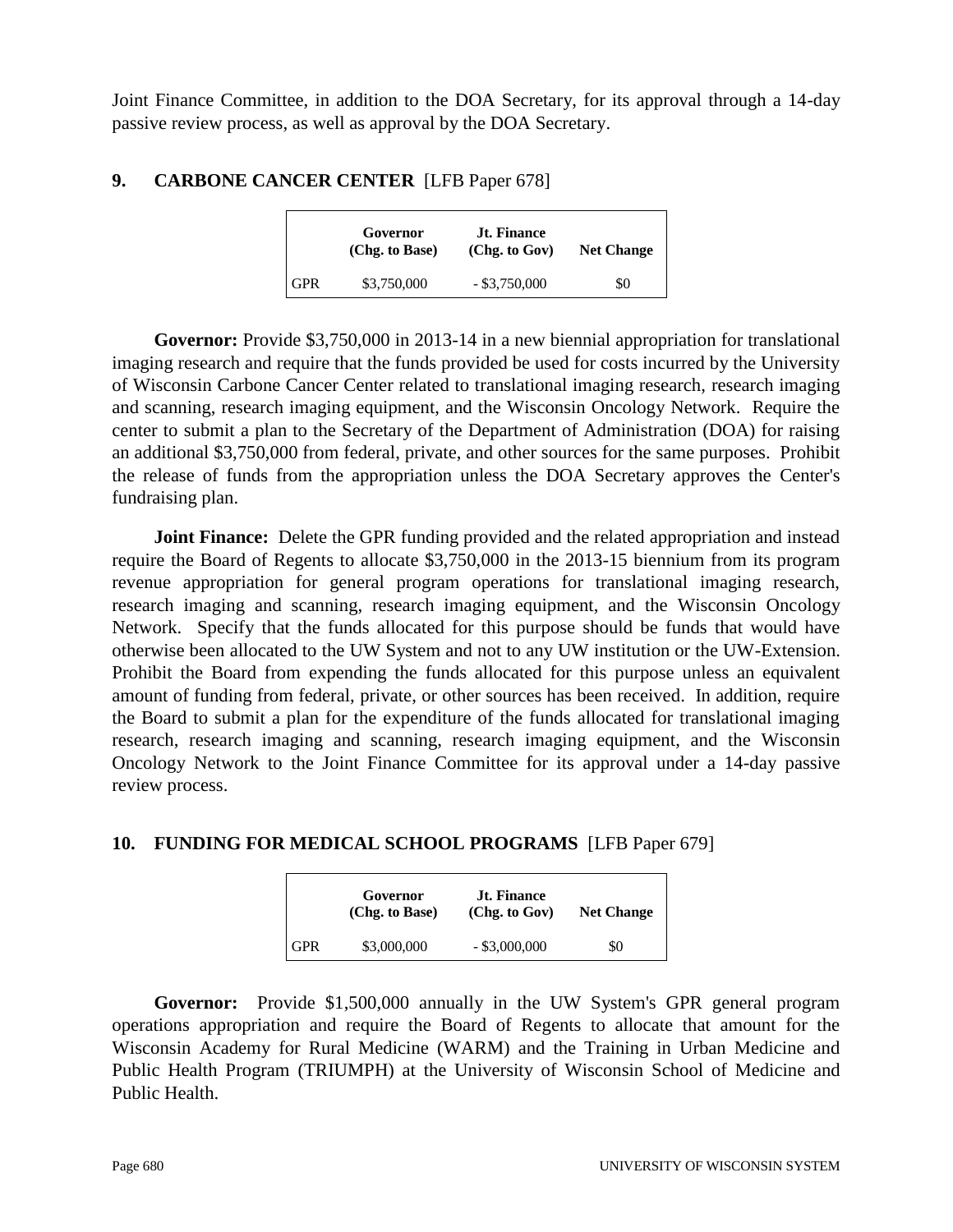**Joint Finance:** Delete the GPR funding provided and, instead, require the Board of Regents to allocate \$1,500,000 in each year of the 2013-15 biennium from its program revenue appropriation for general program operations to the WARM and TRIUMPH programs.

## **11. FLEXIBLE OPTION** [LFB Paper 680]

|            | Governor<br>(Chg. to Base)        | <b>Funding Positions Funding Positions Funding Positions</b> | <b>Jt. Finance</b><br>(Chg. to Gov) |     | <b>Net Change</b> |
|------------|-----------------------------------|--------------------------------------------------------------|-------------------------------------|-----|-------------------|
| <b>GPR</b> | $$1,950,000$ $13.00$ $$1,950,000$ |                                                              | $-13.00$                            | \$0 | 0.00              |

**Governor:** Provide \$650,000 in 2013-14 and \$1,300,000 in 2014-15 and 6.5 positions beginning in 2013-14 and an additional 6.5 positions beginning in 2014-15 to increase the number of courses and programs offered through the new flexible option platform. Flexible option degree programs are targeted to adult learners and are self-paced and competency-based. Through these programs, students can be awarded credit for demonstrating college-level competencies learned through coursework, independently, or through employment. Beginning in fall, 2013, students will be able to enroll five degree programs and one certificate program offered through the flexible option.

**Joint Finance:** Delete the GPR funding and positions provided and, instead, require the Board of Regents to allocate \$650,000 in 2013-14 and \$1,300,000 in 2014-15 from its program revenue appropriation for general program operations to fund the UW Flexible Option initiative.

#### **12. TRANSFER PR FUNDS TO WHEG-UW PROGRAM UNDER HEAB**

**Joint Finance:** Transfer \$58,345,400 in 2013-14 from the UW System's program revenue appropriation for general program operations to a new program revenue appropriation under the Higher Educational Aids Board for the Wisconsin higher education grant (WHEG) program for UW students. [See "Higher Educational Aids Board."]

## **13. PLAN FOR FUNDING INITIATIVES AND TRANSFER WITH PR APPROPRIATION BALANCES**

**Joint Finance:** Require the Board of Regents to submit a plan to the Joint Committee on Finance identifying the sources of the program revenues that would be transferred to the Higher Education Aids Board and that would be allocated to each of the following: (1) the incentive grant program; (2) the Carbone cancer center; (3) the WARM and TRIUMPH programs at the UW School of Medicine and Public Health; and (4) the UW Flexible Option initiative. Require the Board of Regents to submit the plan within 90 days of the effective date of the bill, and specify that the plan is subject to approval by the Joint Committee on Finance under a 14-day passive review process.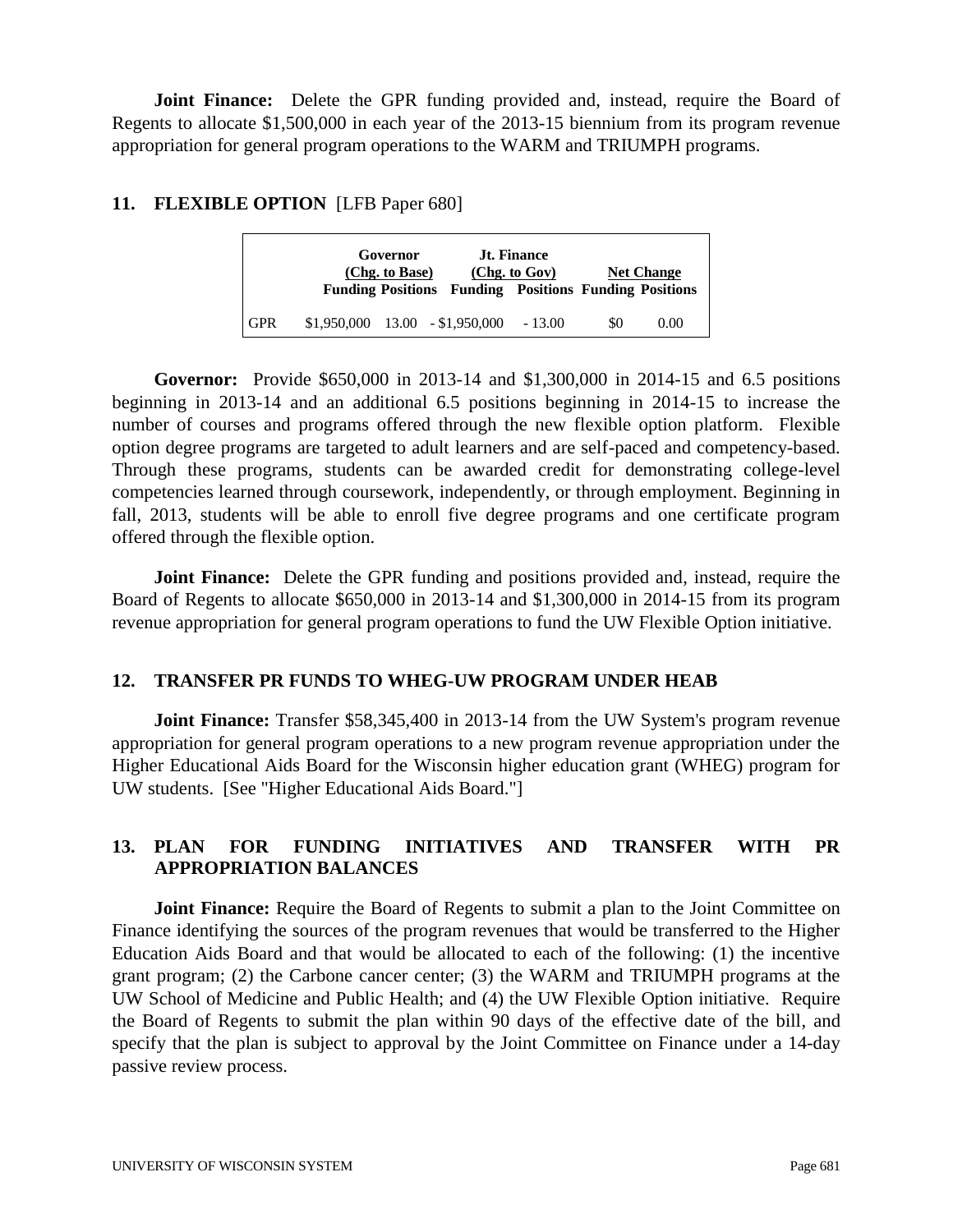#### **14. CALCULATION OF AND LIMITS ON UW PR BALANCES** [LFB Paper 675**]**

**Joint Finance:** Require the Board of Regents to develop a methodology for the calculation of program revenue balances and reserves, expressed in both dollars and as percentages of total annual expenses, for the UW System as a whole and for individual UW institutions and the UW-Extension. Require the Board of Regents to submit its proposed methodology to the Joint Legislative Audit Committee by September 1, 2013, for approval, modification, or disapproval.

 In addition, require the Board of Regents to submit the following to the Joint Committee on Finance by January 1, 2014, for approval through a 14-day passive review process: (1) proposed limits on program revenue account balances for the UW System as a whole and for each individual UW institution and the UW-Extension and proposed reports related to those limits; (2) proposed policies regarding the annual distribution of tuition and fee revenue and state general purpose revenue to each institution and the UW-Extension; and (3) proposed policies regarding the expenditure of tuition and fee revenues and state general purpose revenue by each institution and the UW-Extension.

#### **15. ADJUST PR GENERAL PROGRAM OPERATIONS APPROPRIATION TO REFLECT 2012-13 OPERATING LEVELS**  PR \$165,261,400

**Governor/Joint Finance:** Provide \$82,630,700 annually to reflect increases in tuition revenue and revenues from self-supporting operations that occurred during the 2011-13 biennium. The UW System's program revenue general program operations appropriation is an "all moneys received" appropriation, meaning that all revenues may be spent regardless of the amount shown in the appropriation schedule.

|  | 16. STATE LABORATORY OF HYGIENE IMPLIED |  |           | <b>Funding</b> | <b>Positions</b> |
|--|-----------------------------------------|--|-----------|----------------|------------------|
|  | <b>CONSENT TESTING</b>                  |  | <b>PR</b> | \$272,800      | 2.00             |

 **Joint Finance:** Require the Board of Regents to transfer \$136,400 in 2013-14 and 2014-15 from the UW System's program revenue appropriation for general program operations to the program revenue appropriation for alcohol and drug testing under the state's implied consent laws at the State Laboratory of Hygiene. Under the implied consent laws, any person who drives or operates a motor vehicle on public highways is deemed to have consented to the testing of his or her breath, urine, or blood for alcohol, controlled substances, and other drugs. In addition, provide a corresponding amount of PR funding and create 2.0 two-year project positions under the State Laboratory of Hygiene beginning in the 2013-14 fiscal year.

## **17. CORE GENERAL EDUCATION COURSES TRANSFER AGREEMENT** [LFB Paper 681**]**

**Governor:** Require the Board of Regents and the Wisconsin Technical College System (WTCS) Board to enter into and implement an agreement that identifies core general education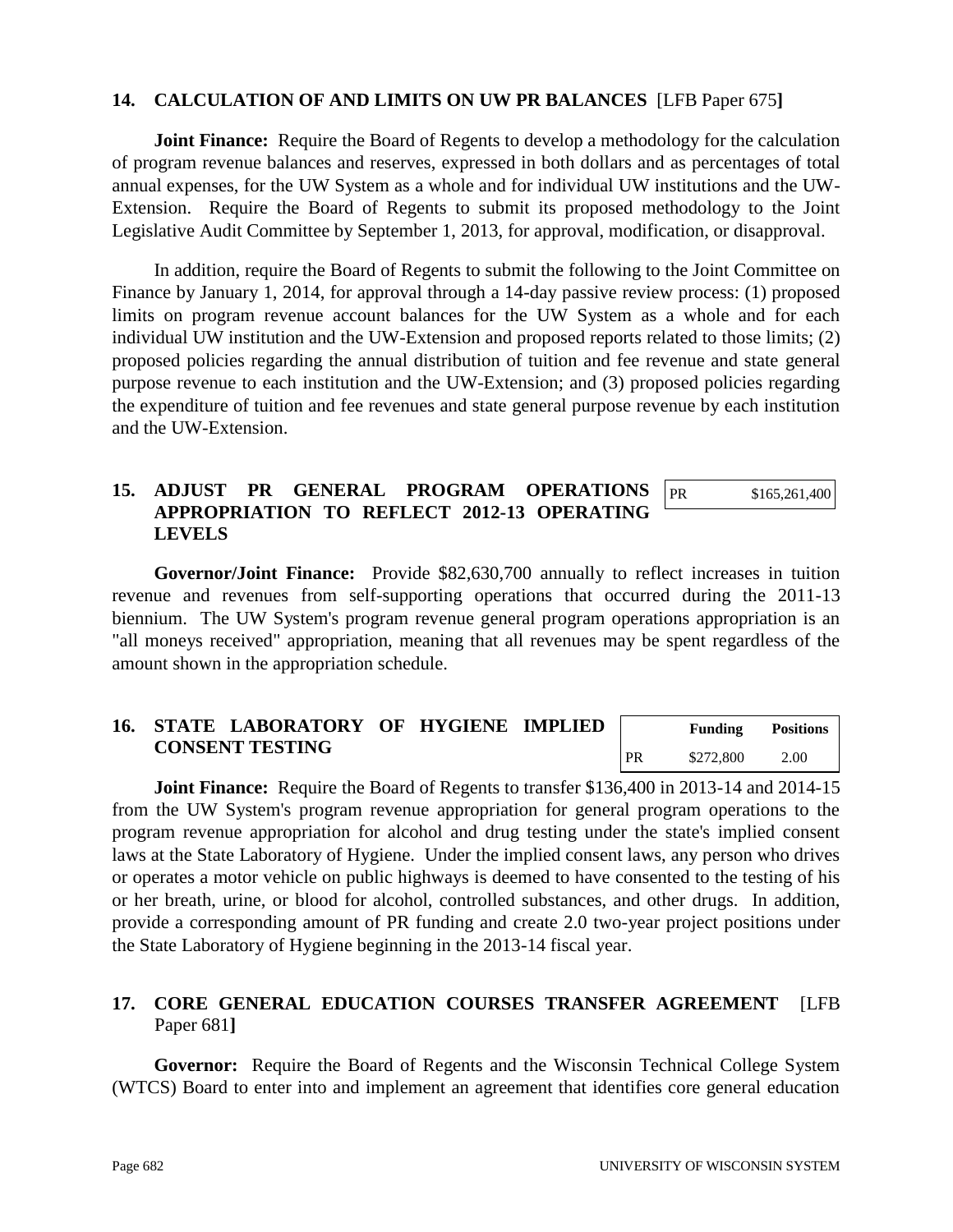courses totaling not fewer than 30 credits that will be transferable between and within each institution participating in the agreement. Define core general education courses as those courses generally required for an undergraduate degree that are prerequisites or otherwise in addition to the courses required for an undergraduate degree in a specific course of study. The agreement shall establish policies ensuring that, beginning in the 2014-15 academic year, credits for completing the courses identified by the agreement will be transferable without loss of credit towards graduation or toward completion of a specific course of study. Provide that the Wisconsin Association of Independent Colleges and Universities (WAICU), on behalf of its constituent institutions, and the governing boards of tribally controlled colleges in this state may be parties to the agreement. Require the Board of Regents and the WTCS Board to ensure that WAICU and the governing boards of the tribally controlled colleges have the opportunity to participate in the agreement. Specify that the courses identified in the agreement be included in the computer-based credit transfer system maintained by the Board of Regents. Require the Board of Regents to include a description of the agreement and a summary of the Board's implementation of the agreement in the annual accountability report submitted by the Board to the Governor and the Legislature beginning with the report for the 2014-15 academic year.

**Joint Finance:** Delete the requirement that credits for completing the courses identified by the agreement be transferable without loss of credit toward graduation or toward completion of a specific course of study and, instead, require that those credits be transferable and satisfy general education requirements at the receiving institution or college.

## **18. ELIGIBILITY OF VETERANS FOR TUITION AND FEE REMISSIONS** [LFB Paper 682**]**

**Governor:** Provide that a veteran who would otherwise be eligible to receive tuition and fee remissions but was not a resident of this state at the time of his or her entry into the Armed Forces would be eligible to receive tuition and fee remissions if he or she has been verified by the Department of Veterans Affairs (DVA) as being a resident of this state for at least five consecutive years. In addition, specify that the state from which a veteran entered service would be irrelevant in determining the veteran's state of residence at the time of entry into service. Under current law, a veteran is eligible to receive tuition and fee remissions if he or she has been verified by DVA as being all of the following: (a) a resident of this state for the purpose of receiving state veterans benefits; (b) a resident at the time of his or her entry into the Armed Forces; and (c) having qualifying military service.

 The bill would also require that a veteran maintain a cumulative grade point average of at least 2.0 to remain eligible for tuition and fee remissions. This requirement would apply beginning in the first semester after the effective date of the bill.

**Joint Finance:** Modify the provision extending eligibility for tuition and fee remissions to veterans who have resided in this state for at least five consecutive years to specify that a veteran must have resided in this state for at least five consecutive years immediately preceding the beginning of any semester or session for which the veteran registers at an institution to be eligible for a remission. In addition, delay the effective date of the requirement that a veteran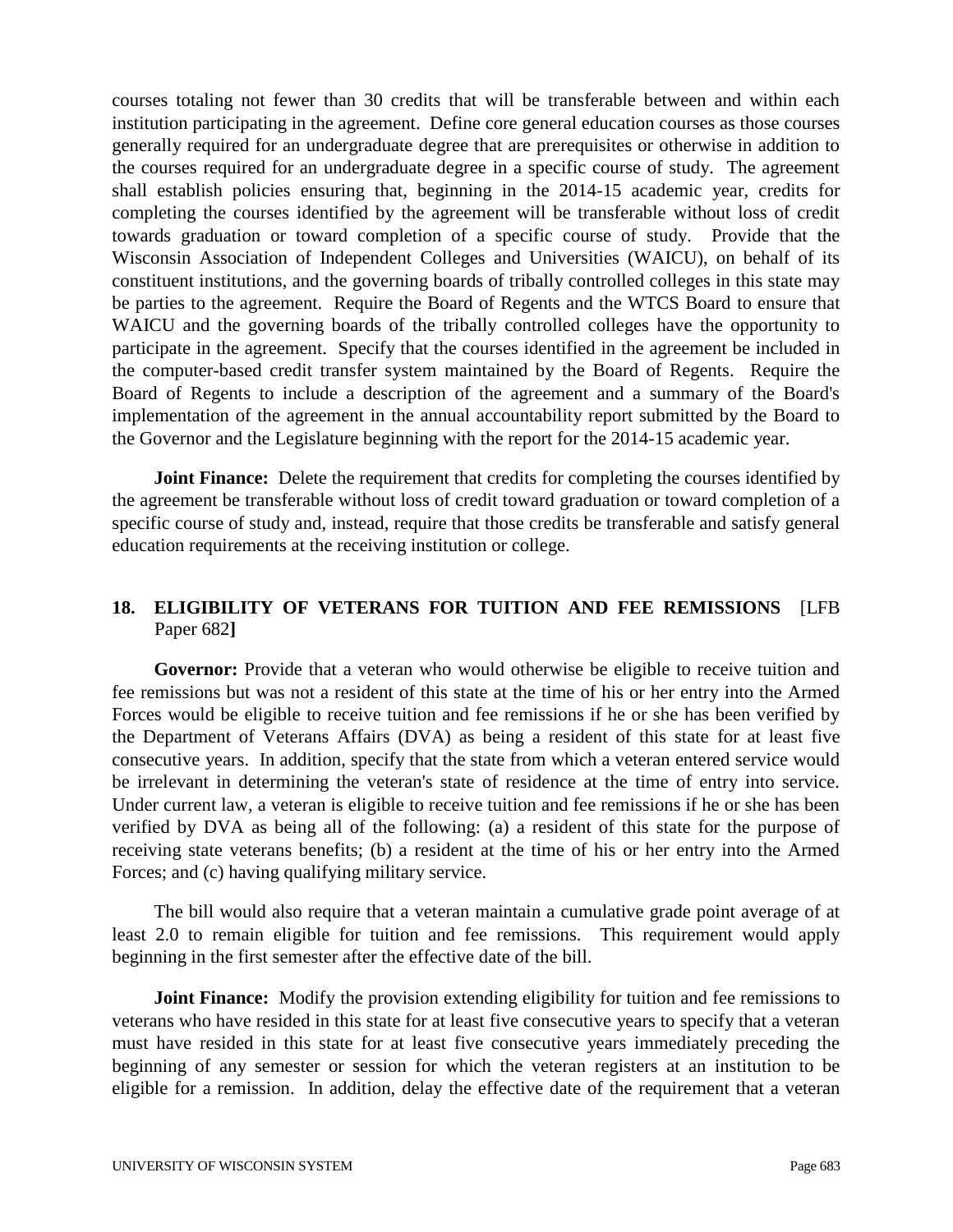maintain a cumulative grade point average of at least 2.0 to remain eligible for tuition and fee remissions until the first semester beginning after January 1, 2014.

## **19. ELIGIBILITY OF CHILDREN AND SPOUSES OF CERTAIN VETERANS FOR TUITION AND FEE REMISSIONS** [LFB Paper 683**]**

Governor: Provide that the child, spouse, or unremarried surviving spouse of a deceased or disabled veteran who would be eligible for tuition and fee remissions under current law if the veteran had been a resident of this state at the time of his or her entry into the Armed Forces would be eligible to receive tuition and fee remissions if the veteran resided in this state for at least five consecutive years. In addition, specify that the state from which a veteran entered service would be irrelevant in determining the veteran's state of residence at the time of entry into service. Under current law, the children and unremarried surviving spouse of a deceased veteran are eligible for tuition and fee remissions if the veteran: (a) was a state resident at the time of entry into the service; (b) served under honorable conditions; (c) either died on active duty, died on inactive duty for training purposes, or died as the result of a service-related disability; and (d) was a resident of this state at the time of death. The children and spouse of a disabled veteran are eligible for tuition and fee remissions if the veteran: (a) was a state resident at the time of entry into service; (b) served under honorable conditions; and (c) has been awarded at least a 30% service-connected disability rating by the U.S. Department of Veterans Affairs.

 In addition, eliminate the time limitations on the receipt of tuition and fee remissions by the spouses of disabled veterans and the unremarried surviving spouses of deceased veterans. Under current law, a spouse may only receive tuition and fee remissions during the first ten years after the eligible veteran received the service-connected disability rating and an unremarried surviving spouse may only receive tuition and fee remissions during the first ten years after the veteran died or the first ten years after the youngest child that the spouse had with the veteran reaches or would have reached 18 years of age.

 The bill would also require that the spouse, unremarried surviving spouse, or child of an eligible veteran maintain a cumulative grade point average of at least 2.0 to remain eligible for tuition and fee remissions. This requirement would apply beginning in the first semester after the effective date of the bill.

 **Joint Finance:** Delete the provision that would have extended eligibility for tuition and fee remissions to the child, spouse, or unremarried surviving spouse of a deceased or disabled veteran who has resided in this state for at least five consecutive years. In addition, delay the effective date of the requirement that the child, spouse, or unremarried spouse of an eligible veteran maintain a cumulative grade point average of at least 2.0 to remain eligible for tuition and fee remissions until the first semester beginning after January 1, 2014.

## **20. PARTICIPATION IN THIRD-PARTY ENTITIES OFFERING TELECOMMUNI-CATIONS SERVICES**

**Governor:** Modify current law to permit the Board of Regents, a UW institution or UW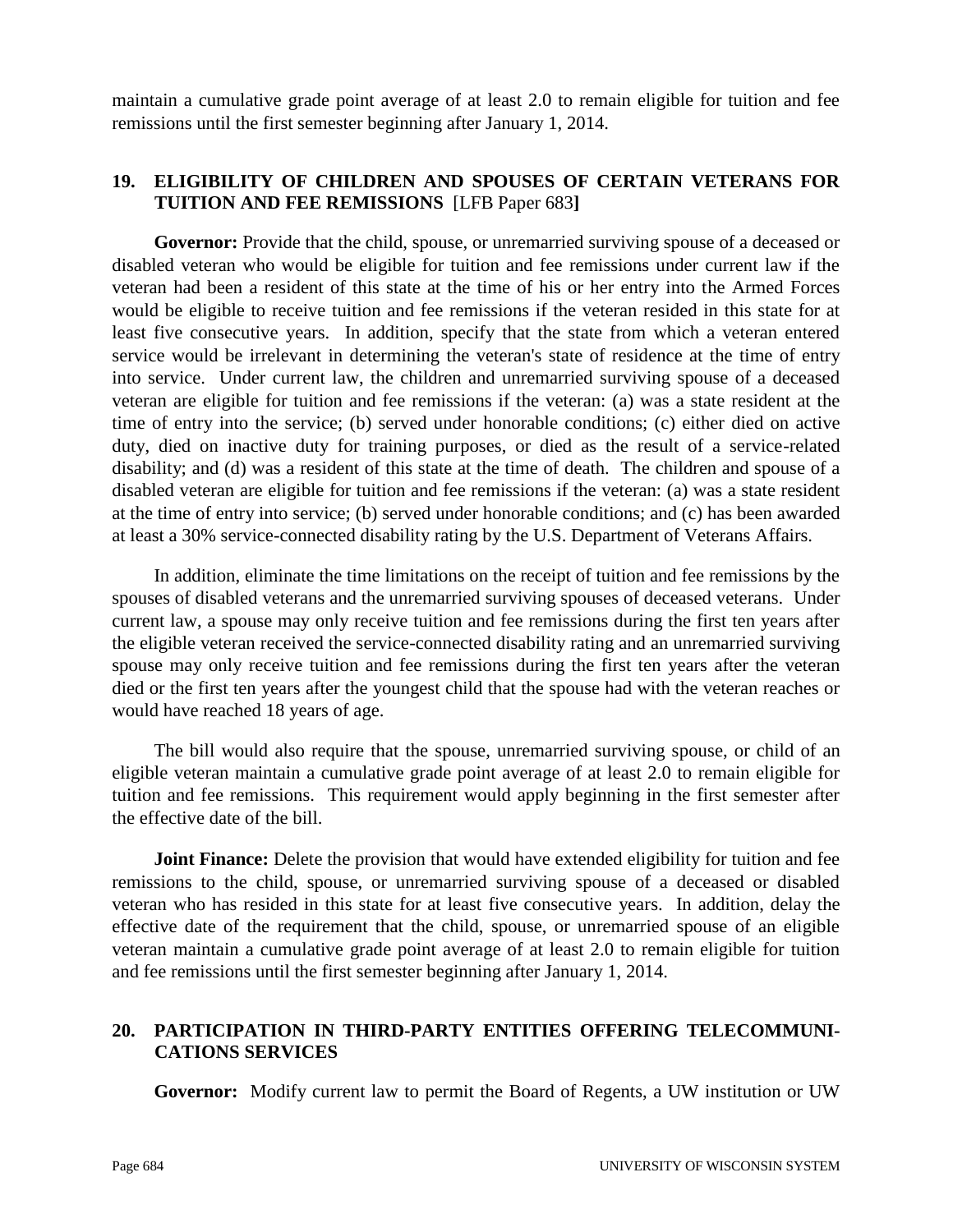Colleges campus, or the UW-Extension to serve as a member, shareholder, or partner in or with certain additional third-party entities that offer, resell, or provide telecommunications services to the general public or to any other public or private entity. The Board of Regents, UW institutions, UW Colleges campuses, and the UW-Extension would be permitted to serve as a member, shareholder, or partner in or with such third-party entities that satisfy one of the following conditions: (1) the third-party entity advances research or higher education and the Board, UW institution, UW Colleges campus, or UW-Extension served as a member, shareholder, or partner in or with the third-party entity on February 1, 2013; or (2) the Secretary of the Department of Administration issues a determination that the third-party entity advances research or higher education prior to the Board of Regents, UW institution, UW Colleges campus, or UW-Extension serving as a member, shareholder, or partner. Provide that the Board of Regents, a UW institution or UW Colleges campus, or the UW-Extension may use the services of such third-party entities that satisfy the conditions in par. (1) or (2) above. Modify current law to permit the Board of Regents, a UW institution or UW Colleges campus, or the UW-Extension to participate in the operations of, or provide telecommunications services or technical support services to, those third-party entities that satisfy the conditions in par. (1) or (2) above but only in connection with the use of services offered by those third-party entities. Specify that the definition of "third-party entity" does not include WiscNet.

 Under current law, the Board of Regents, a UW institution or UW Colleges campus, or the UW-Extension may be a member, shareholder, or partner in or with any third-party entity that offers, resells, or provides telecommunications services to the general public or to any public or private entity only if one of the following applies: (1) the third-party entity does not offer, resell, or provide telecommunications services that it did not offer, resell, or provide on June 15, 2011, and the third-party entity does not offer, resell, or provide telecommunications services to a private entity, to the general public, or to a public entity other than a university or a universityaffiliated research facility or a facility approved by the Joint Committee on Finance related to the Building Community Capacity Through Broadband project grant, that the third-party entity was not serving on June 15, 2011; or (2) the third-party entity or other person is comprised entirely of universities and university-affiliated research facilities. In addition, the Board of Regents is prohibited from offering, reselling, or providing telecommunications services that are available from a private telecommunications carrier to the general public or to any other public or private entity.

**Joint Finance:** Modify the provision to permit the Board of Regents, a UW institution, a UW Colleges campus, and the UW-Extension to serve as a member, shareholder, or partner in, or with, only third-party entities whose primary purpose is to advance the academic research of higher education establishments instead of third-party entities that advance research or higher education as under the Governor's provision. Specify that the Board of Regents, a UW institution, a UW Colleges campus, or the UW-Extension may provide telecommunications services for the purpose of interconnection to, or provide technical support to, qualifying thirdparty entities instead of provide telecommunications services or technical support services to, qualifying third-party entities as under the Governor's provision. Define "interconnection" as linking with a third-party network for the mutual exchange of traffic and define "third-party entity" as including Broadband Optical Research, Education and Sciences Network, Internet2,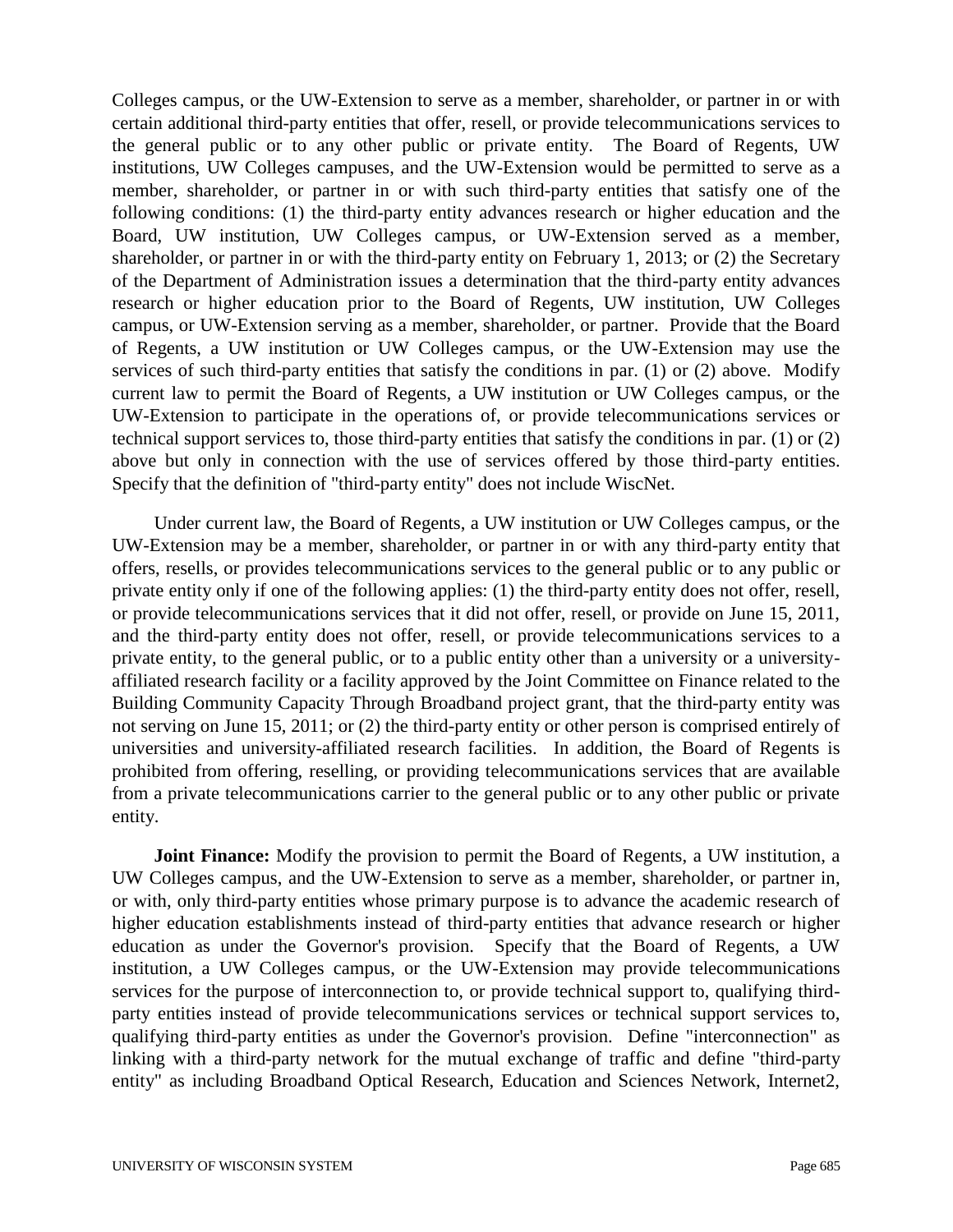and the Northern Tier Network Consortium, but not including WiscNet or its affiliates, successors, or assigns.

 In addition, beginning on January 1, 2014, prohibit the Board of Regents from all of the following: (1) employing any individuals who are also employed by WiscNet or its affiliates, successors, or assigns; (2) permitting WiscNet or its affiliates, successors, or assigns to occupy any facilities owned or leased by the Board of Regents; and (3) jointly owning any assets or property with WiscNet or its affiliates, successors, or assigns.

#### **21. MEDICAL SCHOOL REPORTS**

**Governor/Joint Finance:** Require the UW-Madison Medical School to submit a report annually by October 15 to the Governor and the Chief Clerk of each house of the Legislature providing the following information: (a) the number of students enrolled in rural and underserved urban medicine programs; (b) the medical specialties and residency locations of the students in those programs; and (c) the initial postresidency practice locations of the graduates of those programs. Define "rural or urban medicine program" to include the Wisconsin Academy for Rural Medicine, the Training in Urban Medicine and Public Health program, and any other rural or underserved urban medicine program established after the effective date of the bill.

 In addition, combine a report that the medical school is currently required to submit biennially to the Governor and the Joint Committee on Finance with a report that the medical school is required to submit by October 15 of each even-numbered year to the Governor and the chief clerk of each house. The combined report would be submitted to the Governor, the Joint Committee on Finance, and the Chief Clerk of each house by October 15 of each even-numbered year and would include the following information: (a) minority student recruitment policies and programs and the number of minority students enrolled; (b) number and percentages of Wisconsin residents enrolled; (c) average faculty salaries compared to national averages; (d) development of cooperative educational programs with other institutions throughout this state; (e) placement of graduates of doctor of medicine and residency training programs; (f) the financial status of the family practice residency sites; (g) the number of family practice residents choosing to practice in medically underserved areas of the state upon graduation; and (h) the number of graduates entering family practice as a career.

#### **22. DISCOVERY FARM GRANTS**

**Governor/Joint Finance:** Change the source of funds for the discovery farm grants from the agricultural chemical cleanup fund to the agrichemical management fund.

#### **23. DELETE OBSOLETE APPROPRIATION**

**Governor/Joint Finance:** Delete the appropriation for the Special Task Force on UW Restructuring and Operational Flexibilities. Under current law, no funds can be encumbered from this appropriation after June 30, 2013.